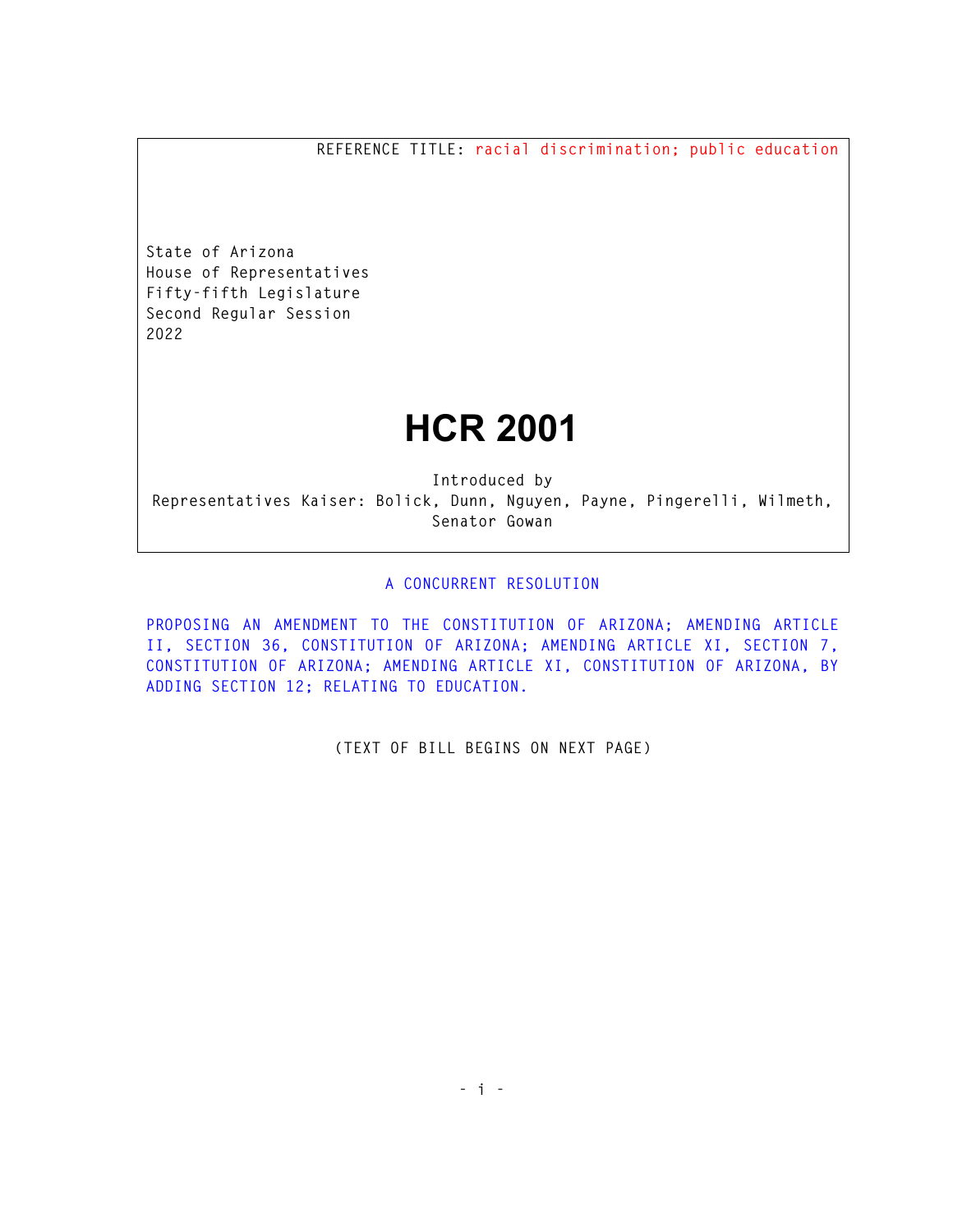**1 Be it resolved by the House of Representatives of the State of Arizona, 2 the Senate concurring:** 

**3 1. Short title** 

**4 This act may be cited as the "Stop Critical Race Theory 5 and Racial Discrimination in Schools and Other Public 6 Institutions Act".** 

**7 2. Purpose** 

**8 The people of this state find and declare the following:** 

**9 1. Slavery, legal racial discrimination and racism are 10 so inconsistent with the founding principles of the United 11 States that Americans fought a civil war to eliminate the 12 first, waged long-standing political campaigns to eradicate 13 the second and have made the third unacceptable in the court 14 of public opinion.** 

**15 2. Racially discriminatory ideologies and practices 16 such as that known as "critical race theory" directly 17 contradict the principles of the Fourteenth Amendment of the 18 United States Constitution, the Civil Rights Act of 1964 and 19 the Constitution of Arizona by inflaming divisions on the 20 basis of race and ethnicity.** 

**21 3. By advocating for differential treatment of 22 individuals on the basis of race and ethnicity, promoting the 23 assumption that reverse racism is necessary or advancing the 24 idea that an individual should be first and foremost reduced 25 to one's demographic identity, the aforementioned ideologies 26 and practices deny the constitutional guarantee of equal 27 protection of the law and the promise of the Declaration of 28 Independence holding that all men are created equal.** 

**29 4. The ordinary meaning of terms such as "anti-racist" 30 and "diversity, equity and inclusion" have been supplanted and 31 distorted by proponents of an ideology that actively groups, 32 segregates, discriminates or otherwise advocates for 33 differential treatment among individuals based on racial and 34 ethnic characteristics.** 

**35 5. It is unacceptable for state-run, taxpayer-supported 36 institutions to teach or implement racially discriminatory 37 ideologies or practices or to require students or employees to 38 endorse racial discrimination or participate in activities 39 promoting it.** 

**40 3. Article II, section 36, Constitution of Arizona, is proposed to 41 be amended as follows if approved by the voters and on proclamation of the 42 Governor:** 

**43 36. Preferential treatment or discrimination 44 prohibited; exceptions; definitions** 

**45 Section 36. A. This state shall not grant preferential 46 treatment to or discriminate against any individual or group**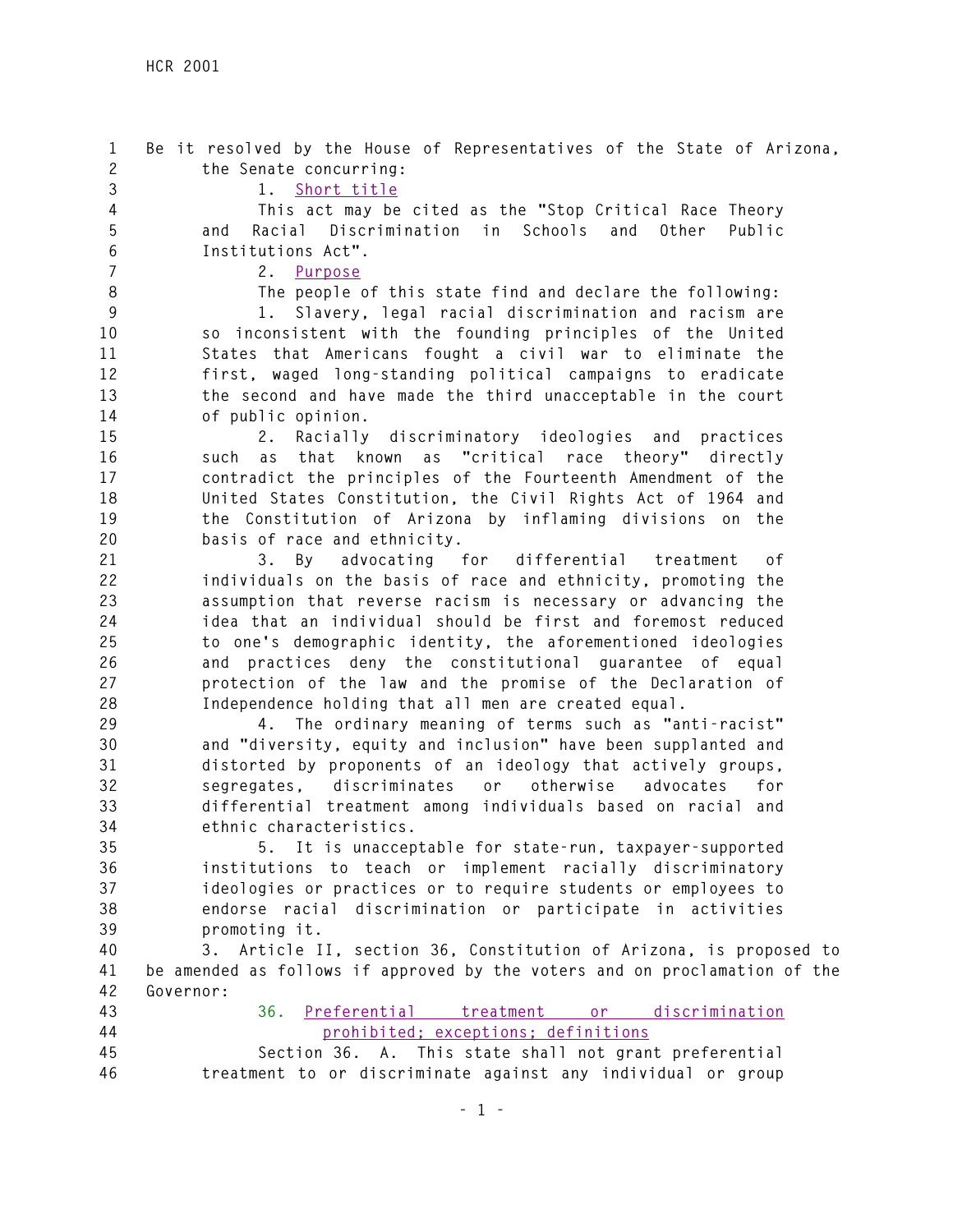**1 on the basis of race, sex, color, ethnicity or national origin 2 in the operation of public employment, public education or 3 public contracting.** 

**4 B. This section does not:** 

**5 1. Prohibit bona fide qualifications based on sex that 6 are reasonably necessary to the normal operation of public 7 employment, public education or public contracting.** 

**8 2. Prohibit action that must be taken to establish or 9 maintain eligibility for any federal program, if ineligibility 10 would result in a loss of federal monies to this state,**  11 **. SUBJECT TO THE FOLLOWING:** 

**12 (a) ANY ACTION THAT WOULD OTHERWISE BE PROHIBITED, 13 INCLUDING IMPLEMENTING AN AFFIRMATIVE ACTION POLICY, AND THAT 14 IS TAKEN IN ACCORDANCE WITH FEDERAL REQUIREMENTS PURSUANT TO 15 THIS PARAGRAPH SHALL BE LIMITED TO OUTREACH, ADVERTISING OR 16 COMMUNICATION EFFORTS.** 

**17 (b) THIS STATE MAY NOT UNDER ANY CIRCUMSTANCE 18 DISADVANTAGE OR TREAT DIFFERENTLY ON THE BASIS OF RACE OR 19 ETHNICITY ANY INDIVIDUAL FROM AMONG ANY POOL OF APPLICANTS, 20 STUDENTS, EMPLOYEES OR CONTRACT RECIPIENTS WHEN MAKING A 21 HIRING, CONTRACTING, PROMOTION OR ADMISSION DECISION.** 

**22 (c) A PUBLIC EDUCATIONAL INSTITUTION MAY NOT IMPLEMENT 23 ANY DISCIPLINARY POLICY OR DISCIPLINARY ACTION THAT TREATS AN 24 INDIVIDUAL STUDENT OR GROUP OF STUDENTS DIFFERENTLY ON ACCOUNT 25 OF RACE OR ETHNICITY.** 

**26 (d) ACCESS TO SERVICES, FACILITIES OR GROUNDS OF ANY 27 PUBLIC EDUCATIONAL INSTITUTION IN THIS STATE MAY NOT BE 28 CONDITIONED ON THE RACE OR ETHNICITY OF ANY INDIVIDUAL OR 29 GROUP OF INDIVIDUALS.** 

**30 (e) TO UPHOLD THE CONSTITUTION OF THE UNITED STATES AS 31 THE SUPREME LAW OF THE LAND, THIS STATE DEEMS ANY REQUIREMENT 32 THAT THIS STATE PRACTICE RACIAL DISCRIMINATION OTHER THAN AS 33 PRESCRIBED IN SUBDIVISION (a) OF THIS PARAGRAPH TO BE 34 INCONSISTENT WITH THE FOURTEENTH AMENDMENT OF THE CONSTITUTION 35 OF THE UNITED STATES AND SUBJECT TO THE PROHIBITIONS 36 ESTABLISHED UNDER SECTION 3, SUBSECTION C OF THIS ARTICLE.** 

**37 3. Invalidate any court order or consent decree that is 38 in force as of the effective date of this section.** 

**39 C. The remedies available for a violation of this 40 section are the same, regardless of the injured party's race, 41 sex, color, ethnicity or national origin, as are otherwise 42 available for a violation of the existing antidiscrimination 43 laws of this state.**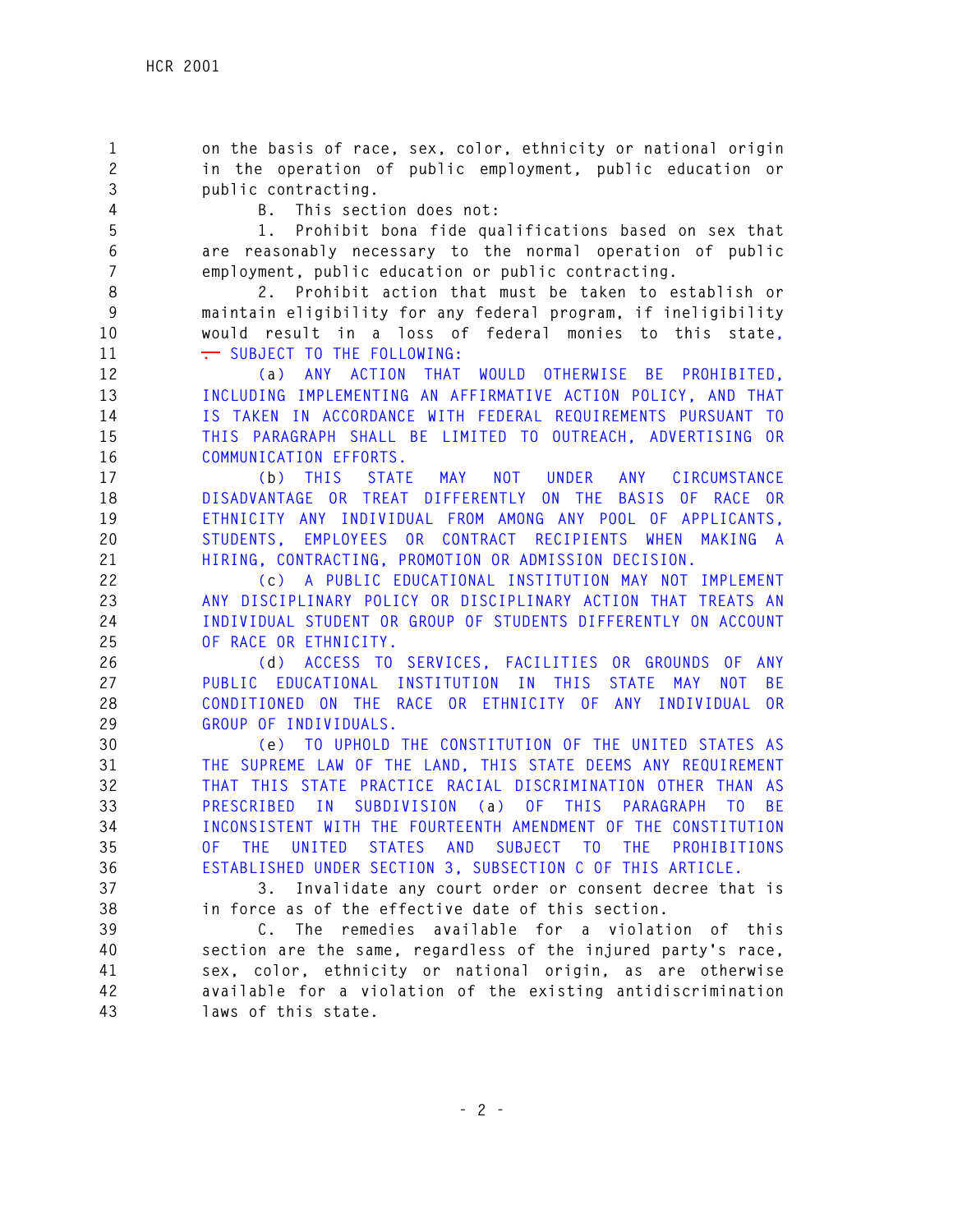**1 D. THE LEGISLATURE SHALL PRESCRIBE A PENALTY FOR ANY 2 WILFUL VIOLATION OF THIS SECTION. 3 D. E. This section OR ANY AMENDMENT TO THIS SECTION 4 applies only to actions that are taken after the effective 5 date of this section OR THE RESPECTIVE AMENDMENT TO THIS 6 SECTION. 7 E. F. This section is self-executing.**  8 **F.** G. For the purposes of this section: **9 1. "PUBLIC EDUCATIONAL INSTITUTION" INCLUDES ALL OF THE 10 FOLLOWING: 11 (a) A SCHOOL DISTRICT. 12 (b) A SCHOOL THAT IS OPERATED BY A SCHOOL DISTRICT. 13 (c) A CHARTER SCHOOL. 14 (d) THE DEPARTMENT OF EDUCATION. 15 (e) THE STATE BOARD OF EDUCATION. 16 (f) THE ARIZONA STATE SCHOOLS FOR THE DEAF AND THE 17 BLIND. 18 (g) THE STATE BOARD FOR CHARTER SCHOOLS. 19 (h) A UNIVERSITY UNDER THE JURISDICTION OF THE ARIZONA 20 BOARD OF REGENTS. 21 (i) A COMMUNITY COLLEGE DISTRICT THAT IS ESTABLISHED 22 PURSUANT TO THE ARIZONA REVISED STATUTES AND THAT IS A 23 POLITICAL SUBDIVISION OF THIS STATE. 24 (j) ANY COMMUNITY COLLEGE WITHIN A COMMUNITY COLLEGE 25 DISTRICT DESCRIBED IN SUBDIVISION (i) OF THIS PARAGRAPH. 26 2. "State" includes this state, a city, town or county, 27 a public university, including the university of Arizona, 28 Arizona state university and northern Arizona university, a 29 community college district, a school district, a special 30 district or any other political subdivision in this state. 31 4. Article XI, section 7, Constitution of Arizona, is proposed to 32 be amended as follows if approved by the voters and on proclamation of the 33 Governor: 34 7. Sectarian instruction; religious or political test 35 or qualification; definitions 36 Section 7. A. No Sectarian instruction shall NOT be 37 imparted in any school or state educational institution that 38 may be established under this Constitution, and no A religious 39 or political test or qualification shall ever NOT be required 40 as a condition of admission into, OR PROMOTION WITHIN, any 41 public educational institution of the state, as teacher, 42 EMPLOYEE, student, or pupil; but the liberty of conscience 43 hereby secured shall not be so construed as to justify 44 practices or conduct inconsistent with the good order, peace, 45 morality, or safety of the state, or with the rights of 46 others.**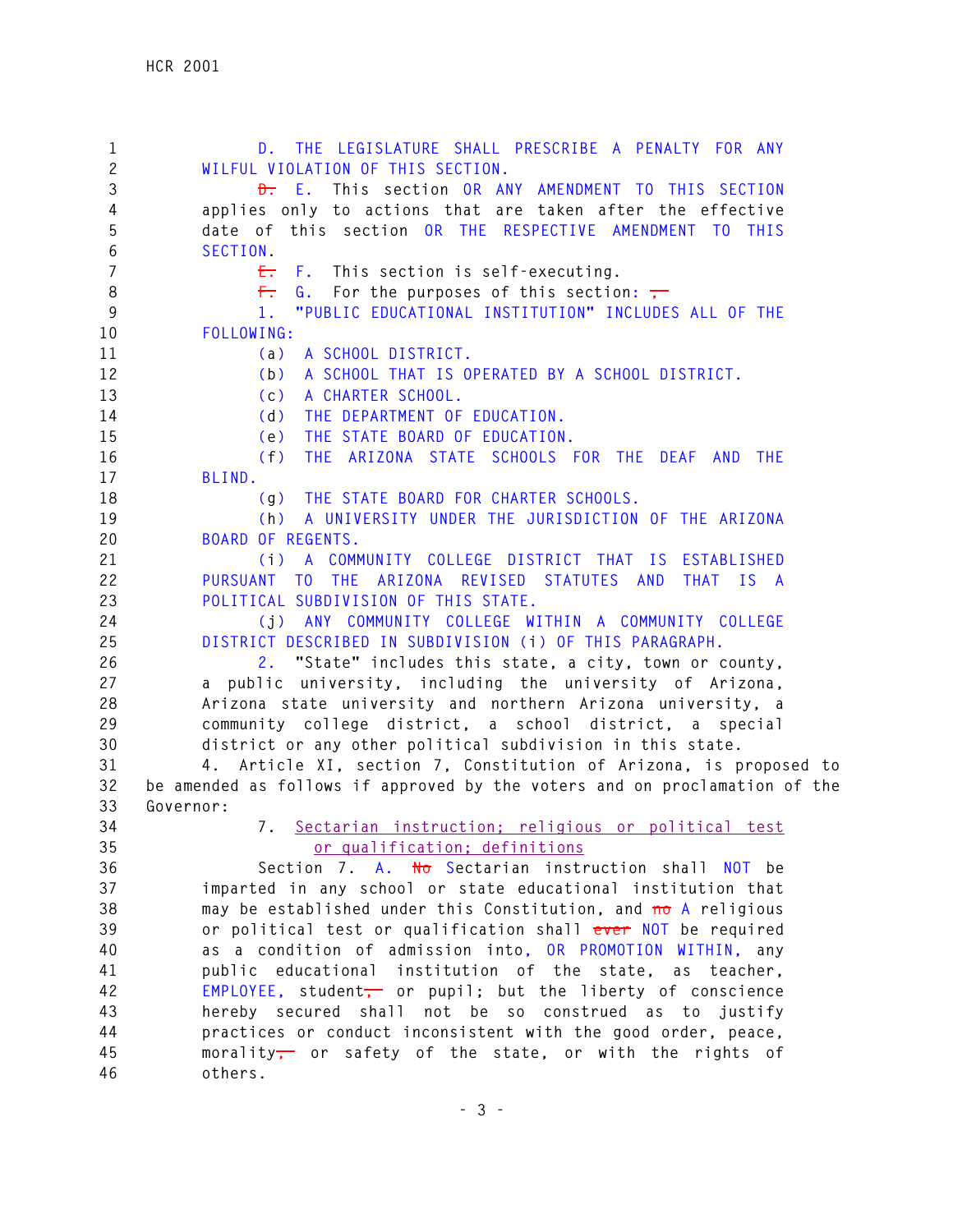| $\mathbf{1}$   | B. THE LEGISLATURE SHALL PRESCRIBE A PENALTY FOR ANY              |
|----------------|-------------------------------------------------------------------|
| $\overline{c}$ | WILFUL VIOLATION OF THIS SECTION.                                 |
| 3              | C. FOR THE PURPOSES OF THIS SECTION:                              |
| 4              | "POLITICAL TEST":<br>1.                                           |
| 5              | (a) INCLUDES:                                                     |
| 6              | (i) COMPELLING OR SOLICITING AN APPLICANT, TEACHER,               |
| $\overline{7}$ | EMPLOYEE, STUDENT OR PUPIL TO IDENTIFY A COMMITMENT TO OR MAKE    |
| 8              | A STATEMENT OF PERSONAL BELIEF IN SUPPORT OF ANY IDEOLOGY OR      |
| 9              | MOVEMENT THAT PROMOTES THE DIFFERENTIAL TREATMENT OF ANY          |
| 10             | INDIVIDUAL OR GROUP OF INDIVIDUALS BASED ON RACE OR ETHNICITY.    |
| 11             | INCLUDING ANY INITIATIVE OR FORMULATION OF DIVERSITY, EQUITY      |
| 12             | AND INCLUSION BEYOND UPHOLDING THE EQUAL PROTECTION OF THE        |
| 13             | LAWS GUARANTEED BY THE FOURTEENTH AMENDMENT OF THE UNITED         |
| 14             | STATES CONSTITUTION OR ANY THEORY OR PRACTICE THAT HOLDS THAT     |
| 15             | SYSTEMS OR INSTITUTIONS UPHOLDING THE EQUAL PROTECTION OF THE     |
| 16             | LAWS GUARANTEED BY THE FOURTEENTH AMENDMENT OF THE UNITED         |
| 17             | STATES CONSTITUTION ARE RACIST, OPPRESSIVE OR<br><b>OTHERWISE</b> |
| 18             | UNJUST.                                                           |
| 19             | (ii) GIVING PREFERABLE CONSIDERATION TO AN APPLICANT,             |
| 20             | TEACHER, EMPLOYEE, STUDENT OR PUPIL FOR OPINIONS EXPRESSED OR     |
| 21             | ACTIONS TAKEN IN SUPPORT OF ANOTHER INDIVIDUAL OR GROUP OF        |
| 22             | INDIVIDUALS, IN WHICH THE INSTITUTION'S CONSIDERATION IS BASED    |
| 23             | ON THE RACE OR ETHNICITY OF THOSE OTHER INDIVIDUALS.              |
| 24             | (b) DOES NOT INCLUDE FIDELITY TO, OR AN OATH OR EFFORT            |
| 25             | TAKEN TO UPHOLD, THIS CONSTITUTION OR THE CONSTITUTION OF THE     |
| 26             | UNITED STATES.                                                    |
| 27             | 2. "PUBLIC EDUCATIONAL INSTITUTION" INCLUDES ALL OF THE           |
| 28             | FOLLOWING:                                                        |
| 29             | A SCHOOL DISTRICT.<br>(a)                                         |
| 30             | A SCHOOL THAT IS OPERATED BY A SCHOOL DISTRICT.<br>(b)            |
| 31             | (c)<br>A CHARTER SCHOOL.                                          |
| 32             | (d)<br>THE DEPARTMENT OF EDUCATION.                               |
| 33             | THE STATE BOARD OF EDUCATION.<br>(e)                              |
| 34             | THE ARIZONA STATE SCHOOLS FOR THE DEAF AND<br>(f)<br><b>THE</b>   |
| 35             | BLIND.                                                            |
| 36             | (g) THE STATE BOARD FOR CHARTER SCHOOLS.                          |
| 37             | (h) A UNIVERSITY UNDER THE JURISDICTION OF THE ARIZONA            |
| 38             | <b>BOARD OF REGENTS.</b>                                          |
| 39             | (i) A COMMUNITY COLLEGE DISTRICT THAT IS ESTABLISHED              |
| 40             | THE ARIZONA REVISED STATUTES AND THAT IS A<br>PURSUANT TO         |
| 41             | POLITICAL SUBDIVISION OF THIS STATE.                              |
| 42             | (j) ANY COMMUNITY COLLEGE WITHIN A COMMUNITY COLLEGE              |
| 43             | DISTRICT DESCRIBED IN SUBDIVISION (i) OF THIS PARAGRAPH.          |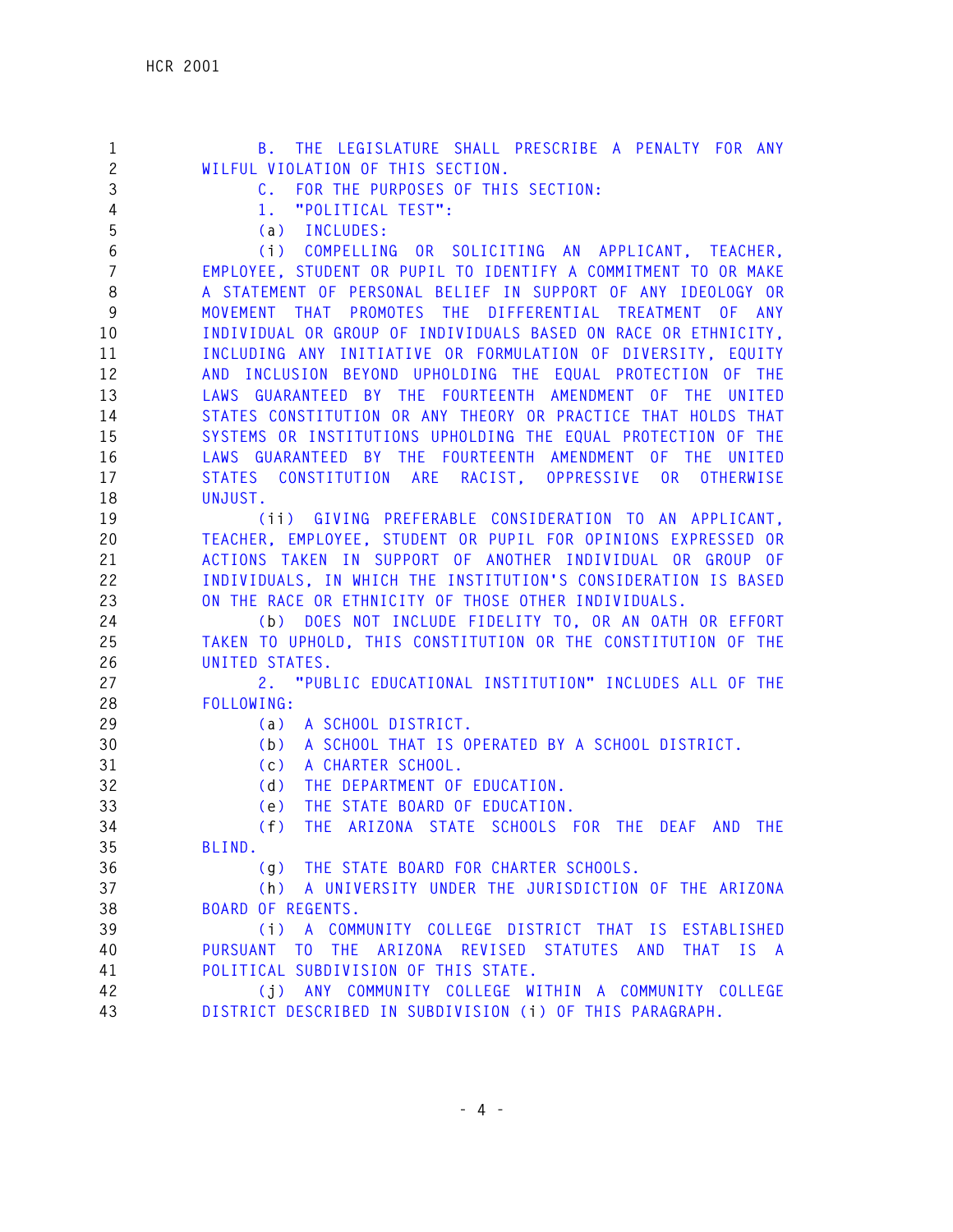**1 5. Article XI, Constitution of Arizona, is proposed to be amended 2 by adding section 12 as follows if approved by the voters and on 3 proclamation of the Governor: 4 12. Prohibition on state-sponsored racial 5 discrimination in public education; definitions 6 SECTION 12. A. AN EMPLOYEE OR GOVERNING BOARD OR 7 GOVERNING BODY MEMBER OF A PUBLIC INSTITUTION OF ELEMENTARY OR 8 SECONDARY EDUCATION, PUBLIC UNIVERSITY OR COMMUNITY COLLEGE IN 9 THIS STATE MAY NOT COMPEL OR REQUIRE ANY EMPLOYEE OR STUDENT 10 TO ADOPT, AFFIRM, ENDORSE, ADHERE TO OR PROFESS AN IDEA 11 CONTRARY TO TITLE VI OF THE CIVIL RIGHTS ACT OF 1964 12 (P.L. 88-352; 78 STAT. 241) AND ARTICLE II, SECTION 36 OF THIS 13 CONSTITUTION, OR COMPEL ANY EMPLOYEE OR STUDENT TO PARTICIPATE 14 IN A TRAINING OR ORIENTATION PROMOTING SUCH IDEAS, INCLUDING, 15 BUT NOT LIMITED TO, ANY OF THE FOLLOWING: 16 1. THAT ONE RACE OR ETHNIC GROUP IS INHERENTLY MORALLY 17 OR INTELLECTUALLY SUPERIOR TO ANOTHER RACE OR ETHNIC GROUP. 18 2. THAT AN INDIVIDUAL, BY VIRTUE OF THE INDIVIDUAL'S 19 RACE OR ETHNICITY, IS INHERENTLY RACIST OR OPPRESSIVE, WHETHER 20 CONSCIOUSLY OR UNCONSCIOUSLY. 21 3. THAT AN INDIVIDUAL SHOULD BE INVIDIOUSLY 22 DISCRIMINATED AGAINST, OR RECEIVE ADVERSE TREATMENT SOLELY OR 23 PARTLY BECAUSE OF, THE INDIVIDUAL'S RACE OR ETHNICITY. 24 4. THAT AN INDIVIDUAL'S MORAL CHARACTER IS DETERMINED 25 BY THE INDIVIDUAL'S RACE OR ETHNICITY. 26 5. THAT AN INDIVIDUAL, BY VIRTUE OF THE INDIVIDUAL'S 27 RACE OR ETHNICITY, IS SUBJECT TO BLAME OR JUDGMENT OR BEARS 28 RESPONSIBILITY FOR ACTIONS COMMITTED BY OTHER MEMBERS OF THE 29 SAME RACE OR ETHNIC GROUP. 30 6. THAT AN INDIVIDUAL SHOULD FEEL DISCOMFORT, GUILT, 31 ANGUISH OR ANY OTHER FORM OF PSYCHOLOGICAL DISTRESS BECAUSE OF 32 THE INDIVIDUAL'S RACE OR ETHNICITY. 33 7. THAT ACADEMIC ACHIEVEMENT, MERITOCRACY OR TRAITS 34 SUCH AS A HARD WORK ETHIC, RATIONAL THINKING, OBJECTIVITY OR 35 LITERACY ARE FEATURES OF RACISM OR OPPRESSION. 36 B. AN EMPLOYEE OF A PUBLIC INSTITUTION OF ELEMENTARY OR 37 SECONDARY EDUCATION WHO IS ACTING IN THE COURSE OF THE 38 EMPLOYEE'S OFFICIAL DUTIES MAY NOT USE THE EMPLOYEE'S POSITION 39 OF AUTHORITY OVER STUDENTS OR OTHER EMPLOYEES TO PROMOTE OR 40 ENDORSE THE TENETS DESCRIBED IN SUBSECTION A OF THIS SECTION, 41 INCLUDING BY USING PUBLIC RESOURCES OR FACILITIES TO 42 ENDORSE THE TENETS DESCRIBED IN SUBSECTION A OF THIS 43 SECTION. THIS SUBSECTION DOES NOT PREVENT A TEACHER FROM 44 IDENTIFYING AND DISCUSSING HISTORICAL MOVEMENTS, IDEOLOGIES OR 45 INSTANCES OF RACIAL HATRED OR DISCRIMINATION, INCLUDING, BUT**